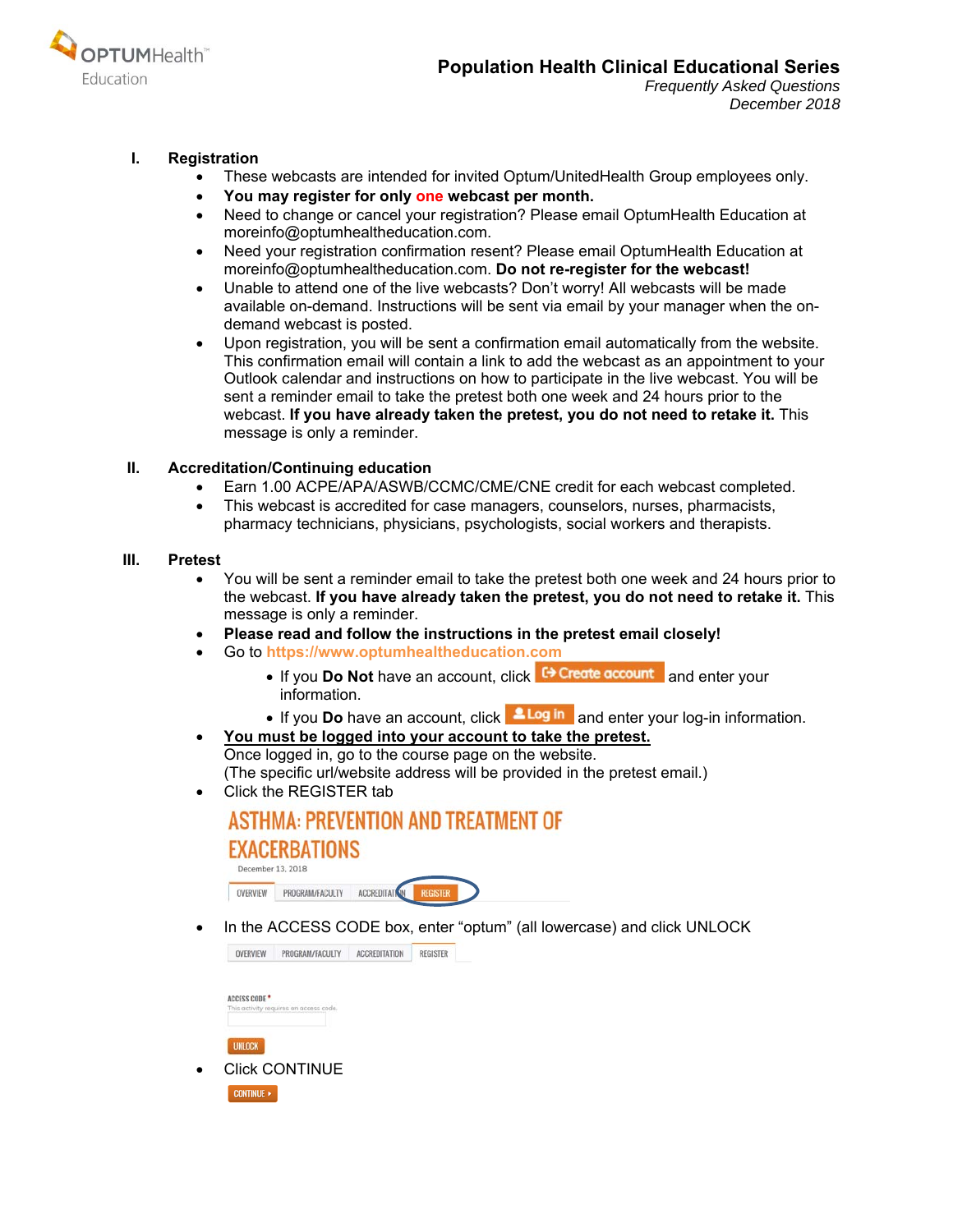

 Under CE INFO click START or click Continue (bottom right-hand-side) ASTHMA: PREVENTION AND TREATMENT OF EXACERBATIONS

| <b>ACTIVITY PROGRESS</b>           |                          | 4- SETURIN TO ACTIVITY                                                                                                                                                                               |  |  |  |
|------------------------------------|--------------------------|------------------------------------------------------------------------------------------------------------------------------------------------------------------------------------------------------|--|--|--|
|                                    |                          | Confirmation: Authenic Prevention and Treatment of Esociationis                                                                                                                                      |  |  |  |
| <b>GEBIED</b><br><b>O</b> ALCOHOL: |                          | Your enrollment in this activity has been recorded.                                                                                                                                                  |  |  |  |
| I was activity and continu-        |                          |                                                                                                                                                                                                      |  |  |  |
| THE REPORT OF A REAL PROPERTY      | ٠                        | ASTHMA PREVENTION AND TREATMENT OF EXACERBATIONS                                                                                                                                                     |  |  |  |
| 1 FERCHETER                        |                          | ACTIVITY INSTRUCTIONS:                                                                                                                                                                               |  |  |  |
| <b>VEREL</b>                       | $\overline{\phantom{a}}$ | Get started by clicking "Start" and viewing the "CE Info"; then follow the prompts at the                                                                                                            |  |  |  |
| <b>TELESTING</b>                   |                          | bottom of the screen. At the end of the activity, you will be able to view, save, or print your<br>certificate of participation. A complete listing of all of your activities can be found under "My |  |  |  |
| 亖                                  |                          | Account", "My Activities."                                                                                                                                                                           |  |  |  |



- After reviewing the Accreditation Statement (CE Info), click Next (bottom right-hand-side)
- Take pretest: Select your answers and press FINISH **[FINISH**] (bottom right-hand-side of the page) when complete
- Click "OK" to the following "Message from webpage."



- Review your results and then close your browser window.
	- *Please Note: The pre-activity assessment is not graded. Responses will be collected to develop baseline knowledge levels to assess the activity.*

#### **IV. Participating in the live webcast**

- Upon registration, you will be sent a confirmation email automatically from the website. This confirmation email will contain a link to add the webcast as an appointment to your Outlook calendar and instructions on how to participate in the live webcast.
- You will be sent a reminder email to take the pretest both one week and 24 hours prior to the webcast. **If you have already taken the pretest, you do not need to retake it.** This message is only a reminder.
- **Be sure to log into the WebEx using your proper first and last name** (no abbreviations; i.e. Katie R.). This will allow us to quickly and easily pull attendance reports directly from WebEx.
- We encourage you to listen to the audio via your computer or have WebEx call you directly.
- Please remember to **keep your phone on mute** throughout the entire meeting.
- **If you would like to ask the speaker a question or respond to a comment, please use the "chat" feature within WebEx**. Click on the "chat" icon in the upper right-hand corner of your screen to open up your chat window. In the drop-down box, **select "EVERYONE"** prior to pressing "send."
- A Q&A session will be held at the end of the presentation.
- Upon conclusion of the activity, you will be emailed instructions on how to receive your certificate of attendance.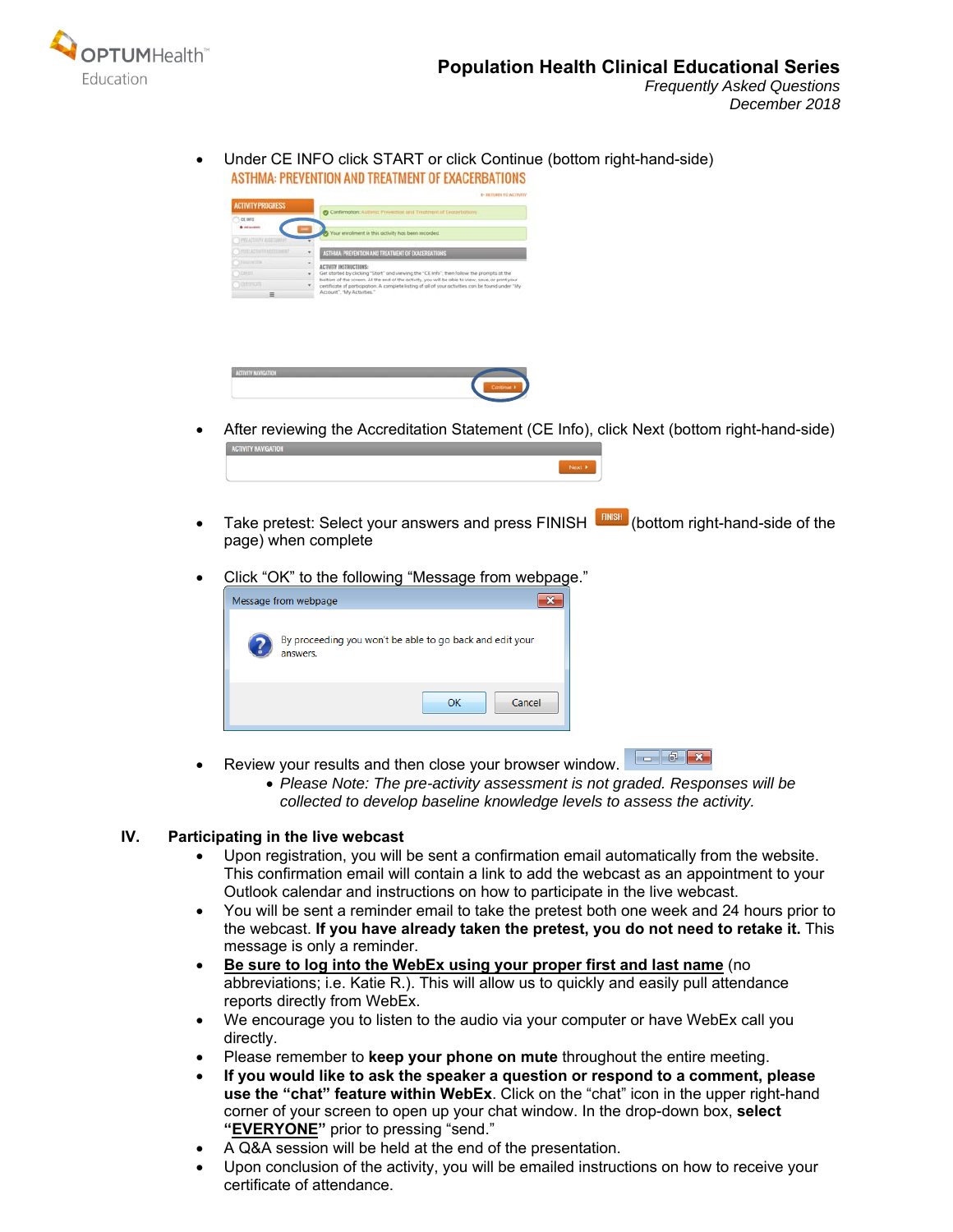

# **Population Health Clinical Educational Series**

*Frequently Asked Questions December 2018* 

## **V. Slides**

 When available, slides can be downloaded here: https://www.optumhealtheducation.com/population-health-reg

#### **VI. Post-test and how to claim credit**

- You will be sent an email to take the post-test 48–72 hours following the webcast.
- Please read and follow the instructions in the post-test email closely!
- Post-activity materials including claiming credit must be completed within 30 days of participating in the webcast. **No exceptions will be made!**
- **You must be logged into your account in order to take the post-test. NOTE: You must complete the pre-test in order to complete the post-test.**  Once logged in, go to the course page on the website. (The specific url/website address will be provided in the post-test email.)
- Under the CONTINUE tab click CONTINUE **ASTHMA: PREVENTION AND TREATMENT OF EVA OFBDATIONS**

| <b>EXALERBATIUNS</b> |                   |  |  |
|----------------------|-------------------|--|--|
|                      | December 10, 2018 |  |  |

**OUESTION RESULTS** 





- Post-Test: Select your answers and press FINISH **ENNISH** (bottom right-hand-side of the page) when complete
- Click "OK" to the following "Message from webpage."



• Review your results and then click Next  $\begin{bmatrix} \text{Next} & \text{[bottom right, handle]} \end{bmatrix}$ POST-ACTIVITY ASSESSMENT



 Evaluation: Complete all of the required questions (\*) within the Evaluation. When finished, click SUBMIT (bottom of the page)

밋

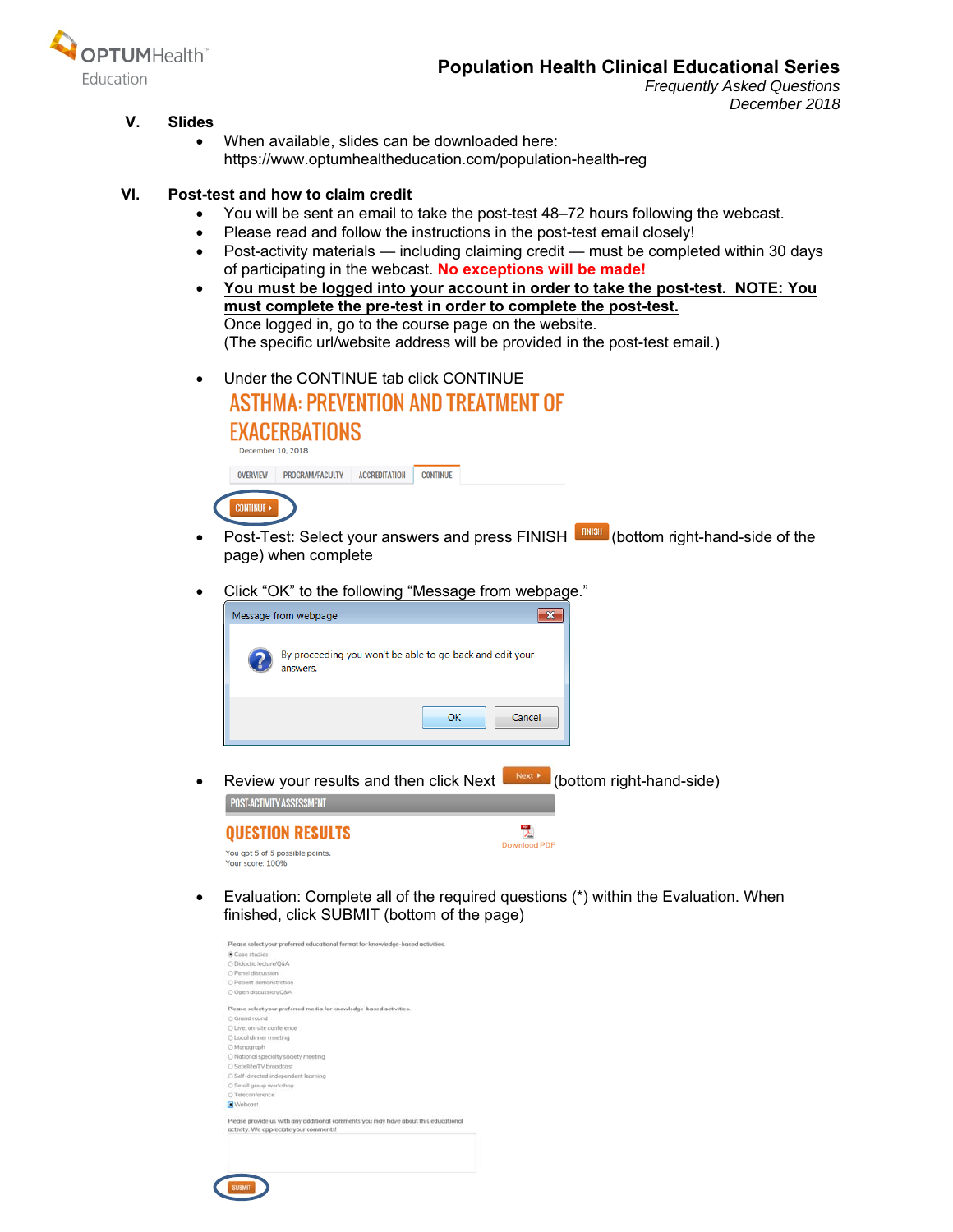

• Click Next (bottom right hand-side) **EVALUATION** 

| <b>ACTIVITY PROGRESS</b><br>$\bullet$ CEINFO<br>٠    | <b>EVALUATION</b><br>Thank you, your submission has been received. |
|------------------------------------------------------|--------------------------------------------------------------------|
|                                                      |                                                                    |
|                                                      |                                                                    |
| · POSTACTIVITY ASSESSMENT<br>٠                       | Go back to the form                                                |
| · EYALUATION<br>۰<br><b>O</b> REQUIRED<br><b>KID</b> |                                                                    |
| CREDIT<br>٠                                          |                                                                    |
| OCHIERATE<br>÷                                       |                                                                    |
| <b>COMPLETE</b>                                      |                                                                    |
| $\equiv$                                             |                                                                    |

- Credit: Credit received is no longer tied to your profile! Learners can now easily claim the credit or credits that meet their needs.
- Under Credit, check the check box next to the type of credit you would like to request.
- Enter your credit hours.
- Check off that you agree (just above the SUBMIT button)
- Click SUBMIT (bottom right hand-side)



- Click Next  $\begin{bmatrix} \text{Next} \\ \text{Note:} \end{bmatrix}$  (bottom right hand-side)
- Click "Download certificate"



 Depending on your browser settings, your certificate may open up in the same tab, a new tab or download directly to your desk top. Print or save the PDF of your certificate.

| OPTUMHealth" |                                                                                                                                                                                                                                                                                                                                                    |
|--------------|----------------------------------------------------------------------------------------------------------------------------------------------------------------------------------------------------------------------------------------------------------------------------------------------------------------------------------------------------|
| Education    |                                                                                                                                                                                                                                                                                                                                                    |
|              |                                                                                                                                                                                                                                                                                                                                                    |
|              | OptumHealth Education certifies that<br><b>Physician Test</b>                                                                                                                                                                                                                                                                                      |
|              | has participated in the titled<br><b>Asthma: Prevention and Treatment of Exacerbations</b>                                                                                                                                                                                                                                                         |
|              |                                                                                                                                                                                                                                                                                                                                                    |
|              | on Mon, Dec 10, 2018 - 11:00 am through Mon, Dec 10, 2018 - 12:00 pm<br>and is awarded 1.00 AMA PRA Category 1 Credits™. Physicians should claim only the credit                                                                                                                                                                                   |
|              | commensurate with the extent of their participation in the activity.                                                                                                                                                                                                                                                                               |
|              | This activity was designated for a maximum of 1.00 contact hour(s).                                                                                                                                                                                                                                                                                |
|              | OptumHealth Education maintains responsibility for the activity.<br>Joint Accesditation Provider: JA0016                                                                                                                                                                                                                                           |
|              | In support of improving patient care. OptumHealth Education is jointly accredited by the Accreditation<br>Council for Continuing Medical Education (ACCME), the Accreditation Council for Pharmacy Education<br>(ACPE), and the American Nurses Credentialing Center (ANOC) to provide continuing education for the<br><b>Publish Corp. Search</b> |
|              | This activity has been planned and implemented in accordance with the Essential Areas and Policies of                                                                                                                                                                                                                                              |